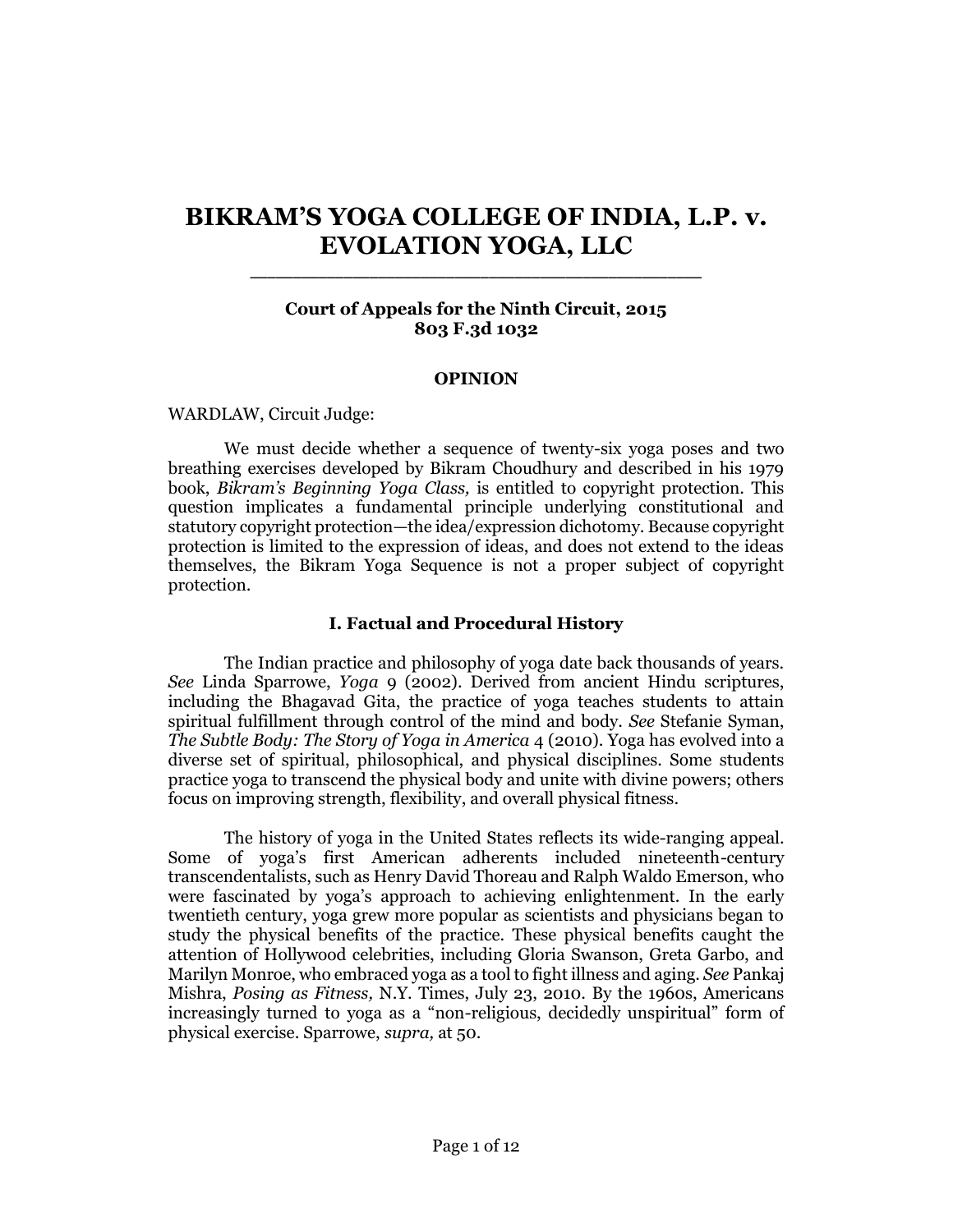In 1971, Bikram Choudhury, the "self-proclaimed 'Yogi to the stars,' " *id.* at 56, arrived in Beverly Hills, California. He soon became a central figure in the growing popularity of yoga in the United States. Born and raised in Calcutta, India, Choudhury began studying yoga at age four and learned hundreds of traditional Hatha yoga "asanas," or individual poses. Hatha yoga places particular emphasis on the physical components of yoga. Choudhury developed a sequence of twentysix asanas and two breathing exercises, arranged in a particular order, which he calls the "Sequence." *See* Bikram Choudhury, *Bikram's Beginning Yoga Class* (1979). Choudhury opened his own studio, where he began offering "Bikram Yoga" classes. In a Bikram Yoga class, the Sequence is practiced over the course of ninety minutes, to a series of instructions (the "Dialogue"), in a room heated to 105 degrees Fahrenheit to simulate Choudhury's native Indian climate.

Choudhury popularized the Sequence by marketing the many health and fitness benefits it provides. Choudhury informs prospective students that his "system of Hatha Yoga is capable of helping you avoid, correct, cure, heal, or at least alleviate the symptoms of almost any illness or injury." He claims that he developed the Sequence after "many of years of research and verification ... using modern medical measurement techniques." He tells reporters that he extended the careers of professional athletes, including Kareem Abdul–Jabbar and John McEnroe. This message has resonated with an American audience: as the complaint in this action explains, "[p]ublic demand for Bikram Yoga classes grew steadily once Bikram Yoga participants realized that Bikram's unique yoga style and method offered them tremendous physical, mental and other benefits."

In 1979, Choudhury published the book *Bikram's Beginning Yoga Class,* which includes descriptions, photographs, and drawings of the Sequence's twentysix poses and two breathing exercises. Choudhury registered the book with the U.S. Copyright Office in 1979. In 2002, he also registered the "compilation of exercises" contained in the book, using a supplementary registration form that referenced back to the 1979 book.<sup>2</sup>

In 1994, Choudhury introduced the "Bikram Yoga Teacher Training Course." In 2002 and 2005, respectively, Mark Drost and Zefea Samson enrolled in and successfully completed the three-month Bikram Yoga Teacher Training course. In 2009, Drost and Samson founded Evolation Yoga, LLC. Evolation Yoga offers several types and styles of yoga, including "hot yoga," which is similar to "Bikram's Basic Yoga System." Evolation acknowledges that hot yoga "includes 26 postures and two breathing exercises and is done for 90 minutes, accompanied by

<sup>2</sup> Choudhury has registered several other works with the Copyright Office, including Bikram's Beginning Yoga Class (2d ed.) (2000), Bikram's Beginning Yoga Class (sound cassette) (2002), Bikram's Yoga College of India Beginning Yoga Dialogue (2002), Bikram's Yoga College of India: Yoga Teacher Training Course: Curriculum Outline (2002), Yoga for Pregnancy (2002), Bikram's Advanced Yoga Class (2006), and Bikram's Yoga (2007).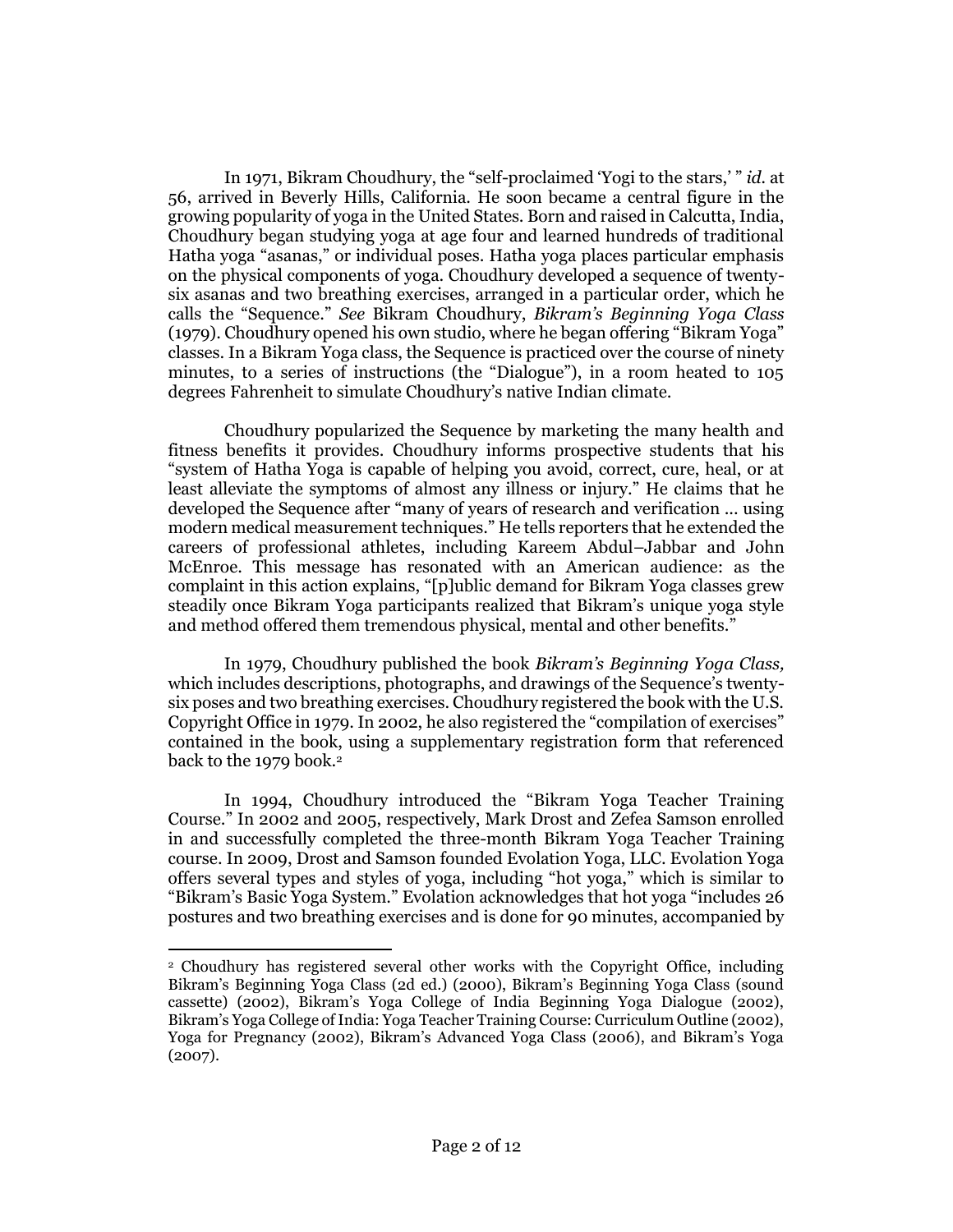a series of oral instructions, in a room heated to approximately 105 degrees Fahrenheit."

On July 1, 2011, Choudhury and Bikram's Yoga College of India, L.P. ("Choudhury") filed a complaint in the Central District of California alleging, *inter alia,* that defendants Evolation Yoga, LLC, Mark Drost, and Zefea Samson ("Evolation") infringed "Bikram's Copyrighted Works through substantial use of Bikram's Copyrighted Works in and as part of Defendants' offering of yoga classes." On November 12, 2012, Evolation moved for partial summary judgment as to Choudhury's claim of copyright infringement of the "Sequence." The district court granted Evolation's motion, ruling that the "Sequence is a collection of facts and ideas" that is not entitled to copyright protection. The parties settled all remaining claims against each other, and Choudhury timely appealed as to the "Sequence."

#### **II. Standard of Review**

"We review de novo a district court's grant of partial summary judgment, and may affirm on any ground supported by the record." *[White v. City of Sparks,](http://www.westlaw.com/Link/Document/FullText?findType=Y&serNum=2013074182&pubNum=0000506&originatingDoc=Ib47565c86dec11e5b86bd602cb8781fa&refType=RP&fi=co_pp_sp_506_955&originationContext=document&vr=3.0&rs=cblt1.0&transitionType=DocumentItem&contextData=(sc.Search)#co_pp_sp_506_955)* [500 F.3d 953, 955 \(9th Cir.2007\)](http://www.westlaw.com/Link/Document/FullText?findType=Y&serNum=2013074182&pubNum=0000506&originatingDoc=Ib47565c86dec11e5b86bd602cb8781fa&refType=RP&fi=co_pp_sp_506_955&originationContext=document&vr=3.0&rs=cblt1.0&transitionType=DocumentItem&contextData=(sc.Search)#co_pp_sp_506_955) (citation omitted). "After 'viewing the evidence in the light most favorable to the nonmoving party,' we determine 'whether there are any genuine issues of material fact and whether the district court correctly applied the relevant substantive law.' " *Id.* (quoting *[Am. Civil Liberties Union of](http://www.westlaw.com/Link/Document/FullText?findType=Y&serNum=2003467218&pubNum=0000506&originatingDoc=Ib47565c86dec11e5b86bd602cb8781fa&refType=RP&fi=co_pp_sp_506_1097&originationContext=document&vr=3.0&rs=cblt1.0&transitionType=DocumentItem&contextData=(sc.Search)#co_pp_sp_506_1097)  Nev. v. City of Las Vegas,* [333 F.3d 1092, 1097 \(9th Cir.2003\)\)](http://www.westlaw.com/Link/Document/FullText?findType=Y&serNum=2003467218&pubNum=0000506&originatingDoc=Ib47565c86dec11e5b86bd602cb8781fa&refType=RP&fi=co_pp_sp_506_1097&originationContext=document&vr=3.0&rs=cblt1.0&transitionType=DocumentItem&contextData=(sc.Search)#co_pp_sp_506_1097).

#### **III. Discussion**

Though Choudhury emphasizes the aesthetic attributes of the Sequence's "graceful flow," at bottom, the Sequence is an idea, process, or system designed to improve health. Copyright protects only the expression of this idea—the words and pictures used to describe the Sequence—and not the idea of the Sequence itself. Because the Sequence is an unprotectable idea, it is also ineligible for copyright protection as a "compilation" or "choreographic work." The district court properly granted partial summary judgment in favor of Evolation because the Sequence is not a proper subject of copyright.

#### *A. The Sequence Is an Unprotectable Idea.*

Section 102(a) of the Copyright Act of 1976 sets forth the proper subjects of copyright protection. [17 U.S.C. § 102\(a\).](http://www.westlaw.com/Link/Document/FullText?findType=L&pubNum=1000546&cite=17USCAS102&originatingDoc=Ib47565c86dec11e5b86bd602cb8781fa&refType=RB&originationContext=document&vr=3.0&rs=cblt1.0&transitionType=DocumentItem&contextData=(sc.Search)#co_pp_8b3b0000958a4) [Section 102\(b\)](http://www.westlaw.com/Link/Document/FullText?findType=L&pubNum=1000546&cite=17USCAS102&originatingDoc=Ib47565c86dec11e5b86bd602cb8781fa&refType=RB&originationContext=document&vr=3.0&rs=cblt1.0&transitionType=DocumentItem&contextData=(sc.Search)#co_pp_a83b000018c76) expressly excludes protection for "any idea, procedure, process, system, method of operation, concept, principle, or discovery, regardless of the form in which it is described, explained, illustrated, or embodied in such work." *Id.* [§ 102\(b\). Section 102\(b\)](http://www.westlaw.com/Link/Document/FullText?findType=L&pubNum=1000546&cite=17USCAS102&originatingDoc=Ib47565c86dec11e5b86bd602cb8781fa&refType=RB&originationContext=document&vr=3.0&rs=cblt1.0&transitionType=DocumentItem&contextData=(sc.Search)#co_pp_a83b000018c76) codifies the "idea/expression dichotomy," under which "every idea, theory, and fact in a copyrighted work becomes instantly available for public exploitation at the moment of publication." *Golan v. Holder,* ––– U.S. ––––[, 132 S.Ct. 873, 890](http://www.westlaw.com/Link/Document/FullText?findType=Y&serNum=2026877422&pubNum=0000708&originatingDoc=Ib47565c86dec11e5b86bd602cb8781fa&refType=RP&fi=co_pp_sp_708_890&originationContext=document&vr=3.0&rs=cblt1.0&transitionType=DocumentItem&contextData=(sc.Search)#co_pp_sp_708_890)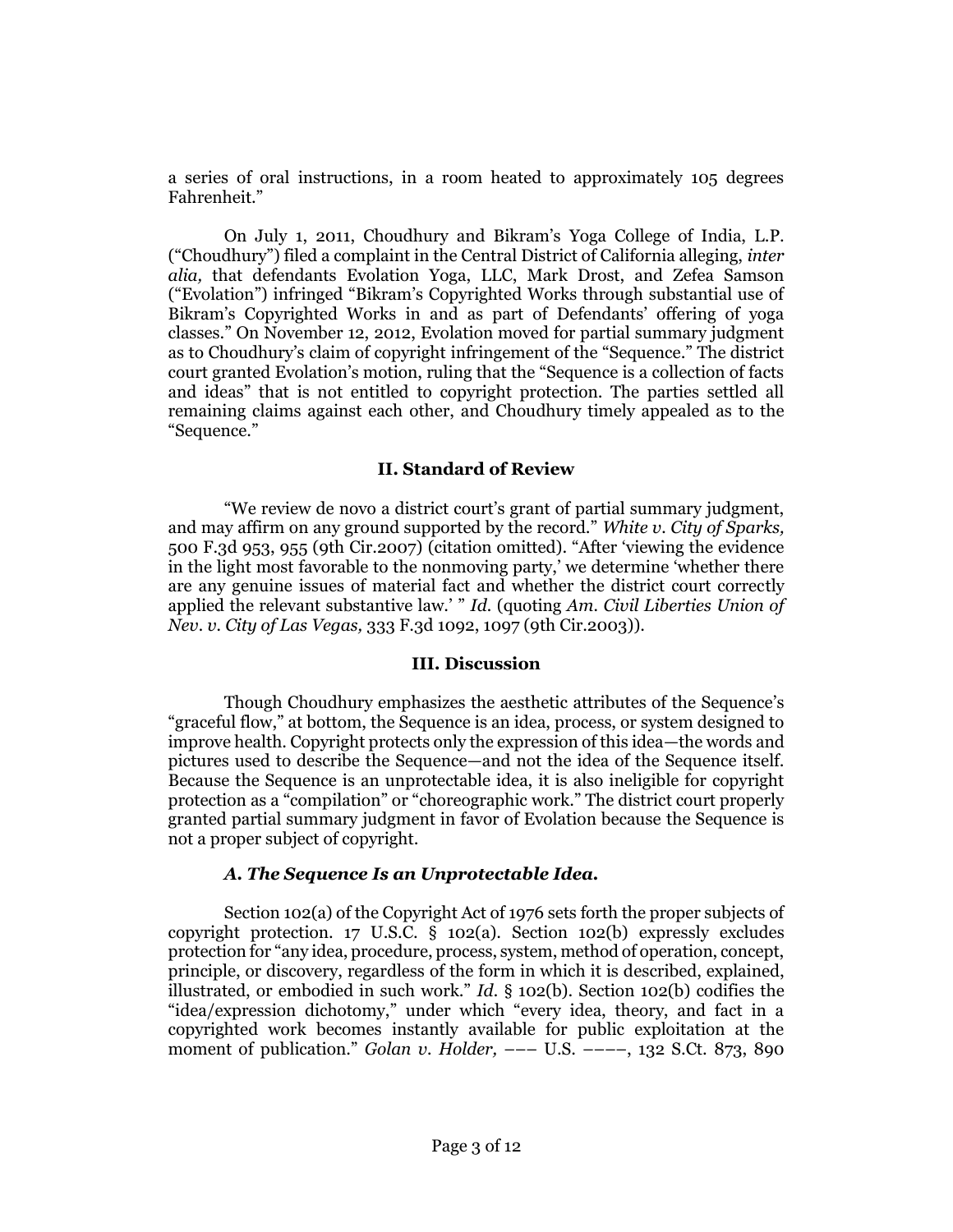[\(2012\)](http://www.westlaw.com/Link/Document/FullText?findType=Y&serNum=2026877422&pubNum=0000708&originatingDoc=Ib47565c86dec11e5b86bd602cb8781fa&refType=RP&fi=co_pp_sp_708_890&originationContext=document&vr=3.0&rs=cblt1.0&transitionType=DocumentItem&contextData=(sc.Search)#co_pp_sp_708_890) (quoting *[Eldred v. Ashcroft,](http://www.westlaw.com/Link/Document/FullText?findType=Y&serNum=2003078650&pubNum=0000708&originatingDoc=Ib47565c86dec11e5b86bd602cb8781fa&refType=RP&originationContext=document&vr=3.0&rs=cblt1.0&transitionType=DocumentItem&contextData=(sc.Search))* 537 U.S. 186, 219 (2003)); *see also [Frybarger](http://www.westlaw.com/Link/Document/FullText?findType=Y&serNum=1987030540&pubNum=0000350&originatingDoc=Ib47565c86dec11e5b86bd602cb8781fa&refType=RP&fi=co_pp_sp_350_529&originationContext=document&vr=3.0&rs=cblt1.0&transitionType=DocumentItem&contextData=(sc.Search)#co_pp_sp_350_529)  v. Int'l Bus. Machs. Corp.,* [812 F.2d 525, 529 \(9th Cir.1987\)](http://www.westlaw.com/Link/Document/FullText?findType=Y&serNum=1987030540&pubNum=0000350&originatingDoc=Ib47565c86dec11e5b86bd602cb8781fa&refType=RP&fi=co_pp_sp_350_529&originationContext=document&vr=3.0&rs=cblt1.0&transitionType=DocumentItem&contextData=(sc.Search)#co_pp_sp_350_529) (explaining tha[t Section](http://www.westlaw.com/Link/Document/FullText?findType=L&pubNum=1000546&cite=17USCAS102&originatingDoc=Ib47565c86dec11e5b86bd602cb8781fa&refType=RB&originationContext=document&vr=3.0&rs=cblt1.0&transitionType=DocumentItem&contextData=(sc.Search)#co_pp_a83b000018c76)  [102\(b\)](http://www.westlaw.com/Link/Document/FullText?findType=L&pubNum=1000546&cite=17USCAS102&originatingDoc=Ib47565c86dec11e5b86bd602cb8781fa&refType=RB&originationContext=document&vr=3.0&rs=cblt1.0&transitionType=DocumentItem&contextData=(sc.Search)#co_pp_a83b000018c76) "expressly codified" this principle); [H.R.Rep. No. 94](http://www.westlaw.com/Link/Document/FullText?findType=Y&serNum=0100747631&pubNum=0100014&originatingDoc=Ib47565c86dec11e5b86bd602cb8781fa&refType=TV&originationContext=document&vr=3.0&rs=cblt1.0&transitionType=DocumentItem&contextData=(sc.Search))–1476, at 57 (1976) (explaining that the "purpose [of [Section 102\(b\)](http://www.westlaw.com/Link/Document/FullText?findType=L&pubNum=1000546&cite=17USCAS102&originatingDoc=Ib47565c86dec11e5b86bd602cb8781fa&refType=RB&originationContext=document&vr=3.0&rs=cblt1.0&transitionType=DocumentItem&contextData=(sc.Search)#co_pp_a83b000018c76) ] is to restate ... that the basic dichotomy between expression and idea remains unchanged").

The idea/expression dichotomy has two constitutional foundations: the Copyright Clause and the First Amendment. Under the Copyright Clause, "[t]he primary objective of copyright is not to reward the labor of authors, but '[t]o promote the Progress of Science and useful Arts.' " *[Feist Publ'ns, Inc. v. Rural Tel.](http://www.westlaw.com/Link/Document/FullText?findType=Y&serNum=1991060551&pubNum=0000708&originatingDoc=Ib47565c86dec11e5b86bd602cb8781fa&refType=RP&originationContext=document&vr=3.0&rs=cblt1.0&transitionType=DocumentItem&contextData=(sc.Search))  Serv. Co.,* [499 U.S. 340, 349](http://www.westlaw.com/Link/Document/FullText?findType=Y&serNum=1991060551&pubNum=0000708&originatingDoc=Ib47565c86dec11e5b86bd602cb8781fa&refType=RP&originationContext=document&vr=3.0&rs=cblt1.0&transitionType=DocumentItem&contextData=(sc.Search)) (1991) (quoting [U.S. Const. art. I, § 8, cl. 8\)](http://www.westlaw.com/Link/Document/FullText?findType=L&pubNum=1000583&cite=USCOARTIS8CL8&originatingDoc=Ib47565c86dec11e5b86bd602cb8781fa&refType=LQ&originationContext=document&vr=3.0&rs=cblt1.0&transitionType=DocumentItem&contextData=(sc.Search)). Thus, "[t]he 'constitutional command' ... is that Congress, to the extent it enacts copyright laws at all, create a 'system' that 'promote[s] the Progress of Science.' " *Eldred,* [537 U.S. at 212](http://www.westlaw.com/Link/Document/FullText?findType=Y&serNum=2003078650&pubNum=0000708&originatingDoc=Ib47565c86dec11e5b86bd602cb8781fa&refType=RP&originationContext=document&vr=3.0&rs=cblt1.0&transitionType=DocumentItem&contextData=(sc.Search)) (quoting *[Graham v. John Deere Co. of Kansas City,](http://www.westlaw.com/Link/Document/FullText?findType=Y&serNum=1966112593&pubNum=0000708&originatingDoc=Ib47565c86dec11e5b86bd602cb8781fa&refType=RP&originationContext=document&vr=3.0&rs=cblt1.0&transitionType=DocumentItem&contextData=(sc.Search))* 383 [U.S. 1 \(1966\)](http://www.westlaw.com/Link/Document/FullText?findType=Y&serNum=1966112593&pubNum=0000708&originatingDoc=Ib47565c86dec11e5b86bd602cb8781fa&refType=RP&originationContext=document&vr=3.0&rs=cblt1.0&transitionType=DocumentItem&contextData=(sc.Search))). "To this end, copyright assures authors the right to their original expression, but encourages others to build freely upon the ideas and information conveyed by a work." *Feist,* [499 U.S. at](http://www.westlaw.com/Link/Document/FullText?findType=Y&serNum=1991060551&pubNum=0000708&originatingDoc=Ib47565c86dec11e5b86bd602cb8781fa&refType=RP&originationContext=document&vr=3.0&rs=cblt1.0&transitionType=DocumentItem&contextData=(sc.Search)) 349–50. At the same time, the idea/expression dichotomy "strike[s] a definitional balance between the First Amendment and the Copyright Act by permitting free communication of facts while still protecting an author's expression." *[Harper & Row Publishers v. Nation](http://www.westlaw.com/Link/Document/FullText?findType=Y&serNum=1985125844&pubNum=0000708&originatingDoc=Ib47565c86dec11e5b86bd602cb8781fa&refType=RP&originationContext=document&vr=3.0&rs=cblt1.0&transitionType=DocumentItem&contextData=(sc.Search))  Enters.,* [471 U.S. 539, 556](http://www.westlaw.com/Link/Document/FullText?findType=Y&serNum=1985125844&pubNum=0000708&originatingDoc=Ib47565c86dec11e5b86bd602cb8781fa&refType=RP&originationContext=document&vr=3.0&rs=cblt1.0&transitionType=DocumentItem&contextData=(sc.Search)) (1985); *see also Eldred,* [537 U.S. at 219](http://www.westlaw.com/Link/Document/FullText?findType=Y&serNum=2003078650&pubNum=0000708&originatingDoc=Ib47565c86dec11e5b86bd602cb8781fa&refType=RP&originationContext=document&vr=3.0&rs=cblt1.0&transitionType=DocumentItem&contextData=(sc.Search)) 769 (describing the idea/expression dichotomy as a "built-in First Amendment accommodation[ ]"); *L.A. News Serv. v. Tullo,* [973 F.2d 791, 795 \(9th Cir.1992\)](http://www.westlaw.com/Link/Document/FullText?findType=Y&serNum=1992151589&pubNum=0000350&originatingDoc=Ib47565c86dec11e5b86bd602cb8781fa&refType=RP&fi=co_pp_sp_350_795&originationContext=document&vr=3.0&rs=cblt1.0&transitionType=DocumentItem&contextData=(sc.Search)#co_pp_sp_350_795) ("Copyright law incorporates First Amendment goals by ensuring that copyright protection extends only to the forms in which ideas and information are expressed and not to the ideas and information themselves."); 5 Melville B. Nimmer & David Nimmer, *Nimmer on Copyright* § 19E.04[B] (2015) ("[F]ree access to ideas is vital not only for copyright law but also for the maintenance of the democratic dialogue....").

In *[Baker v. Selden,](http://www.westlaw.com/Link/Document/FullText?findType=Y&serNum=1879195185&pubNum=0000780&originatingDoc=Ib47565c86dec11e5b86bd602cb8781fa&refType=RP&originationContext=document&vr=3.0&rs=cblt1.0&transitionType=DocumentItem&contextData=(sc.Search))* 101 U.S. 99 (1879), the Supreme Court addressed the protection copyright law provided to a book, a classic subject of copyright protection, explaining a *system* of book-keeping. *Id.* [at 99](http://www.westlaw.com/Link/Document/FullText?findType=Y&serNum=1879195185&pubNum=0000780&originatingDoc=Ib47565c86dec11e5b86bd602cb8781fa&refType=RP&fi=co_pp_sp_780_99&originationContext=document&vr=3.0&rs=cblt1.0&transitionType=DocumentItem&contextData=(sc.Search)#co_pp_sp_780_99)–100. The Court held that the book's expression of the book-keeping system was protected, but the system of book-keeping itself was not entitled to copyright protection. *Id.* [at 102.](http://www.westlaw.com/Link/Document/FullText?findType=Y&serNum=1879195185&pubNum=0000780&originatingDoc=Ib47565c86dec11e5b86bd602cb8781fa&refType=RP&fi=co_pp_sp_780_102&originationContext=document&vr=3.0&rs=cblt1.0&transitionType=DocumentItem&contextData=(sc.Search)#co_pp_sp_780_102) The Court explained:

The description of the art in a book, though entitled to the benefit of copyright, lays no foundation for an exclusive claim to the art itself. The object of the one is explanation; the object of the other is use. The former may be secured by copyright. The latter can only be secured, if it can be secured at all, by letters-patent.

# *Id.* [at 105.](http://www.westlaw.com/Link/Document/FullText?findType=Y&serNum=1879195185&pubNum=0000780&originatingDoc=Ib47565c86dec11e5b86bd602cb8781fa&refType=RP&fi=co_pp_sp_780_105&originationContext=document&vr=3.0&rs=cblt1.0&transitionType=DocumentItem&contextData=(sc.Search)#co_pp_sp_780_105)

Following *Baker,* and recognizing this vital distinction between ideas and expression, courts have routinely held that the copyright for a work describing how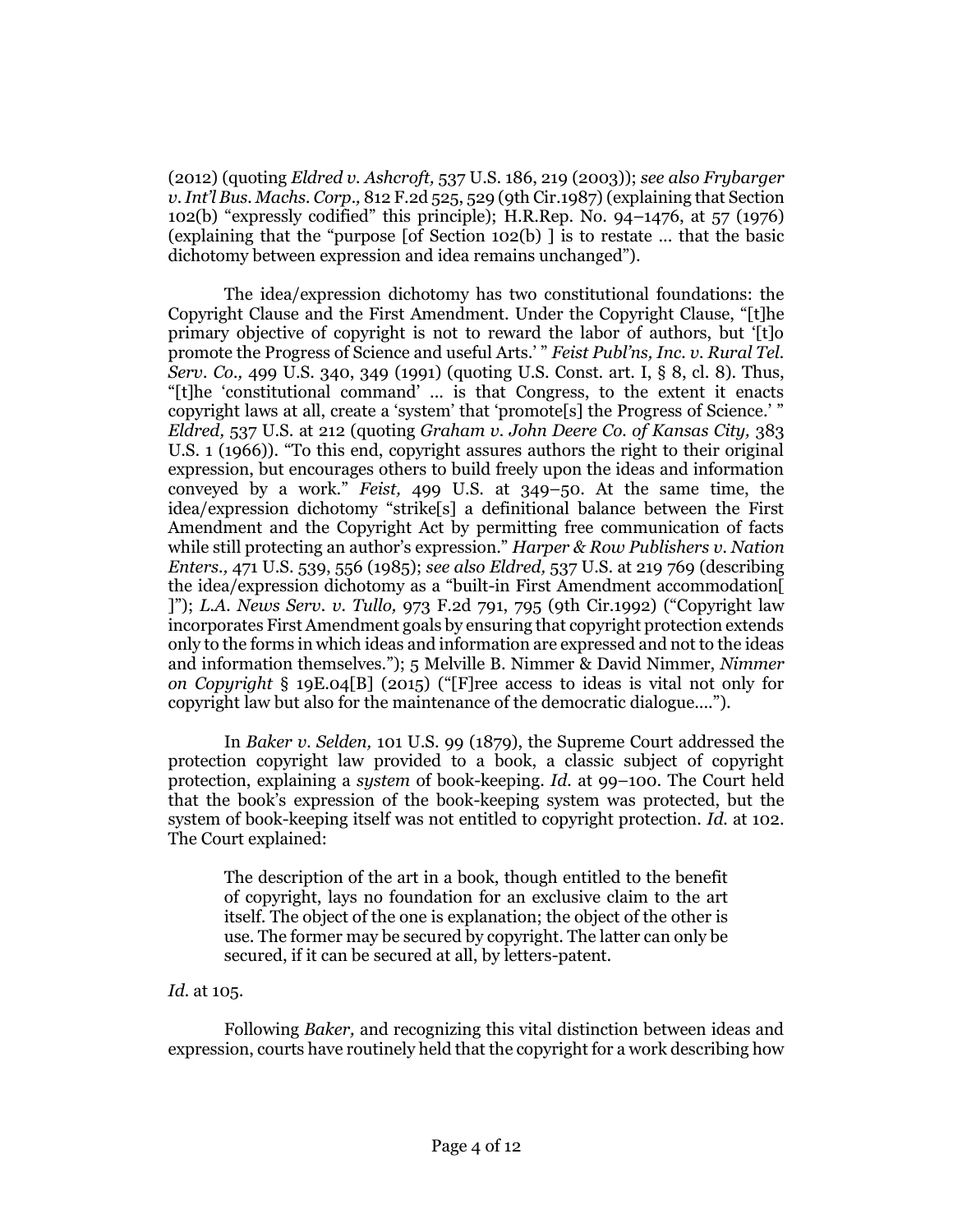to perform a process does not extend to the process itself. In *[Palmer v. Braun,](http://www.westlaw.com/Link/Document/FullText?findType=Y&serNum=2002236739&pubNum=0000506&originatingDoc=Ib47565c86dec11e5b86bd602cb8781fa&refType=RP&originationContext=document&vr=3.0&rs=cblt1.0&transitionType=DocumentItem&contextData=(sc.Search))* 287 [F.3d 1325 \(11th Cir.2002\),](http://www.westlaw.com/Link/Document/FullText?findType=Y&serNum=2002236739&pubNum=0000506&originatingDoc=Ib47565c86dec11e5b86bd602cb8781fa&refType=RP&originationContext=document&vr=3.0&rs=cblt1.0&transitionType=DocumentItem&contextData=(sc.Search)) for example, the Eleventh Circuit held that meditation exercises described in a copyrighted manual on exploring the consciousness were "a process" unentitled to copyright protection. *Id.* [at 1334.](http://www.westlaw.com/Link/Document/FullText?findType=Y&serNum=2002236739&pubNum=0000506&originatingDoc=Ib47565c86dec11e5b86bd602cb8781fa&refType=RP&fi=co_pp_sp_506_1334&originationContext=document&vr=3.0&rs=cblt1.0&transitionType=DocumentItem&contextData=(sc.Search)#co_pp_sp_506_1334) The court explained that the "exercises, while undoubtedly the product of much time and effort, are, at bottom, simply a process for achieving increased consciousness. Such processes, even if original, cannot be protected by copyright." *Id.* Similarly, in *[Publications](http://www.westlaw.com/Link/Document/FullText?findType=Y&serNum=1996154696&pubNum=0000506&originatingDoc=Ib47565c86dec11e5b86bd602cb8781fa&refType=RP&originationContext=document&vr=3.0&rs=cblt1.0&transitionType=DocumentItem&contextData=(sc.Search))  [International, Ltd. v. Meredith Corp.,](http://www.westlaw.com/Link/Document/FullText?findType=Y&serNum=1996154696&pubNum=0000506&originatingDoc=Ib47565c86dec11e5b86bd602cb8781fa&refType=RP&originationContext=document&vr=3.0&rs=cblt1.0&transitionType=DocumentItem&contextData=(sc.Search))* 88 F.3d 473 (7th Cir.1996), the Seventh Circuit held that recipes contained in a copyrighted cookbook are not entitled to copyright protection, for they merely "describe a procedure by which the reader may produce many dishes," and "there can be no monopoly in the copyright sense in the ideas for producing certain foodstuffs." *Id.* [at 481.](http://www.westlaw.com/Link/Document/FullText?findType=Y&serNum=1996154696&pubNum=0000506&originatingDoc=Ib47565c86dec11e5b86bd602cb8781fa&refType=RP&fi=co_pp_sp_506_481&originationContext=document&vr=3.0&rs=cblt1.0&transitionType=DocumentItem&contextData=(sc.Search)#co_pp_sp_506_481) Finally, in *[Seltzer v.](http://www.westlaw.com/Link/Document/FullText?findType=Y&serNum=1938121613&pubNum=0000345&originatingDoc=Ib47565c86dec11e5b86bd602cb8781fa&refType=RP&originationContext=document&vr=3.0&rs=cblt1.0&transitionType=DocumentItem&contextData=(sc.Search))  Sunbrock,* [22 F.Supp. 621 \(S.D.Cal.1938\),](http://www.westlaw.com/Link/Document/FullText?findType=Y&serNum=1938121613&pubNum=0000345&originatingDoc=Ib47565c86dec11e5b86bd602cb8781fa&refType=RP&originationContext=document&vr=3.0&rs=cblt1.0&transitionType=DocumentItem&contextData=(sc.Search)) which predates the Copyright Act of 1976 but applies *Baker,* the court held that the copyright in a manual describing how to organize roller-skating races does not extend to the rules for the races themselves. *Id.* [at 630](http://www.westlaw.com/Link/Document/FullText?findType=Y&serNum=1938121613&pubNum=0000345&originatingDoc=Ib47565c86dec11e5b86bd602cb8781fa&refType=RP&fi=co_pp_sp_345_630&originationContext=document&vr=3.0&rs=cblt1.0&transitionType=DocumentItem&contextData=(sc.Search)#co_pp_sp_345_630). The court explained, "[w]hat [the author] really composed was a description of a system for conducting races on roller skates. A system, as such, can never be copyrighted. If it finds any protection, it must come from the patent laws." *Id.* (citing *Baker,* [101 U.S. 99\)](http://www.westlaw.com/Link/Document/FullText?findType=Y&serNum=1879195185&pubNum=0000780&originatingDoc=Ib47565c86dec11e5b86bd602cb8781fa&refType=RP&originationContext=document&vr=3.0&rs=cblt1.0&transitionType=DocumentItem&contextData=(sc.Search)).

Here, we must similarly determine not the validity of a copyright but rather its scope.[55](#page-4-0) Does Choudhury's copyright protection for his 1979 book extend to the Sequence itself? Under the fundamental tenets of copyright law and consistent with the precedents discussed above, the answer is no.

<span id="page-4-0"></span>As Choudhury describes it, the Sequence is a "system" or a "method" designed to "systematically work every part of the body, to give all internal organs, all the veins, all the ligaments, and all the muscles everything they need to maintain optimum health and maximum function." In *Bikram's Beginning Yoga Class,* Choudhury explains that he "arrived at the sequence of postures" after "[researching] the diseases and the postures and after many years of research and verification ... using modern medical measurement techniques." The book tells readers that "Bikram's twenty-six exercises systematically move fresh, oxygenated blood to one hundred percent of your body, to each organ and fiber, restoring all systems to healthy working order, just as Nature intended." Bonnie Jones Reynolds, *Introduction* to *Bikram's Beginning Yoga Class,* at xi (1979). This text

<sup>5</sup> As noted above, Choudhury obtained a copyright for a "compilation of exercises" through his 2002 supplementary registration to *Bikram's Beginning Yoga Class,* which was first published in 1979. Choudhury claims that the 2002 supplementary registration relates back to the 1979 registration. In Choudhury's view, the supplementary registration thus issued within five years of first publication and therefore serves as "prima facie evidence of the validity of the copyright."  $17 \text{ U.S.C. }$  § 410(c). Here, however, we need not decide whether Choudhury's supplementary registration is prima facie evidence of the validity of the copyright, for even if it were, the undisputed facts are sufficient to overcome any presumption of validity.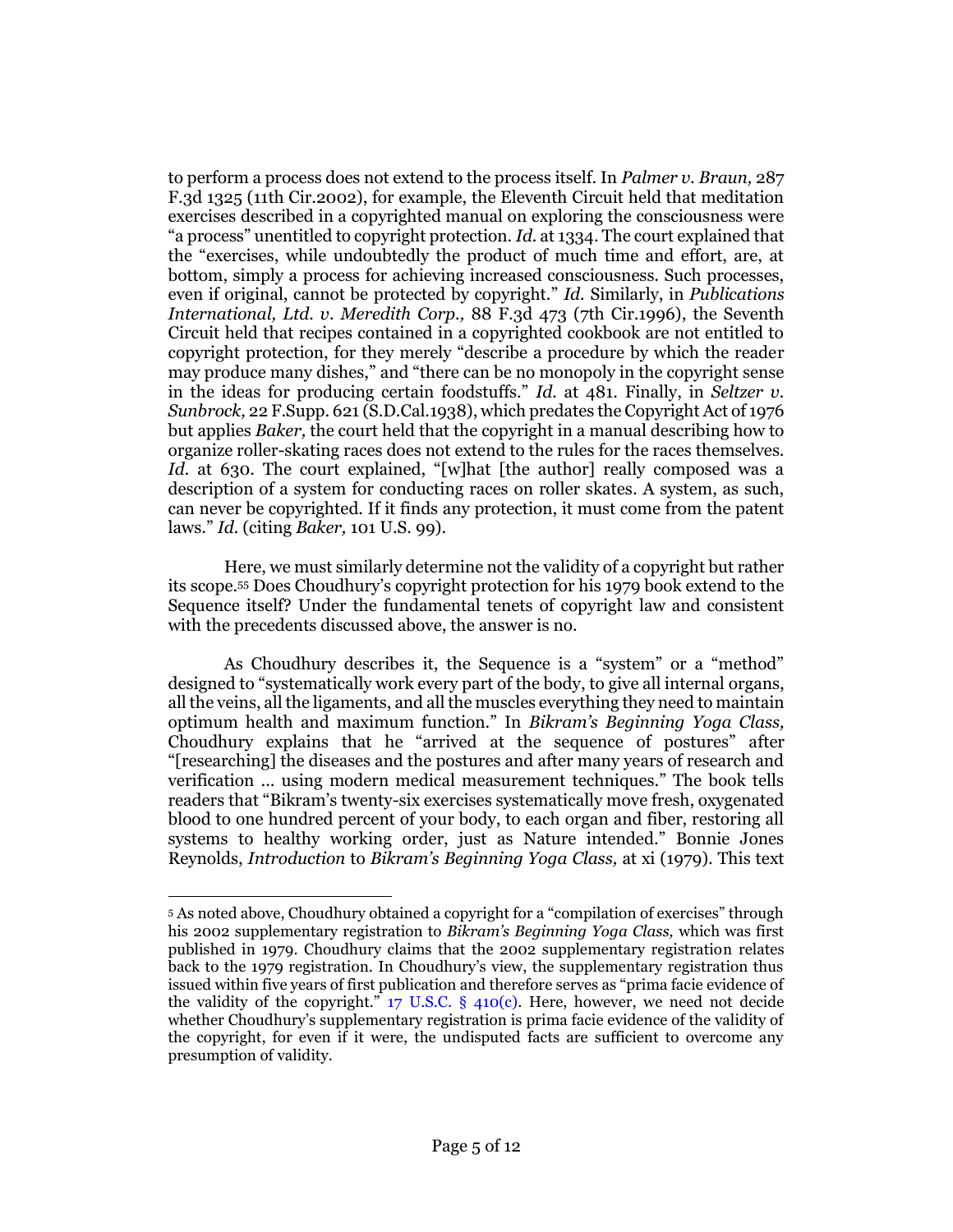promises readers that Choudhury's "system of Hatha Yoga is capable of helping you avoid, correct, cure, heal, or at least alleviate the symptoms of almost any illness or injury."

Also illuminating is Choudhury's spoken Dialogue, which accompanies the Sequence. Before the Sequence's first breathing exercise, for example, the instructor tells students, "[The exercise] is good for the lungs and respiratory system. This exercise expands your lungs to their maximum expansion capacity. And it improves the elasticity of your lungs." Before the twelfth pose, the instructor explains:

Every exercise in the world you do, you burn energy/calories like driving a car burns gas. The tank is empty, you need to fill it up again. Hatha Yoga class is a gas station, it is the only place in the world where you gain energy instead of burning energy. Asana is the only *natural* physical activity in the world because it is scientific [and] with the help of science, we can explain nature.

An essential element of this "system" is the order in which the yoga poses and breathing exercises are arranged. *Bikram's Beginning Yoga Class* instructs readers, "Do the poses in the strict order given in this book. Nothing about Bikram's Beginning Yoga Class is haphazard. It is designed to scientifically warm and stretch muscles, ligaments, and tendons in the order in which they should be stretched." *Bikram's Beginning Yoga Class, supra,* at xi. For instance, Choudhury explains, "Camel Pose (Ustrasana) stretches the abdomen and compresses the spine; so for the next posture, I chose the Rabbit Pose (Sasangasana), which does the converse: stretches the back and compresses the abdomen." One *Yoga Journal* article explains that "[a]ccording to Bikram, each posture in his series forms the perfect basis for the next, warming and stretching the appropriate muscles, ligaments and tendons." Loraine Despres, *Yoga's Bad Boy: Bikram Choudhury,* Yoga J., Aug. 28, 2007.

Choudhury thus attempts to secure copyright protection for a healing art: a system designed to yield physical benefits and a sense of well-being. Simply put, this attempt is precluded by copyright's idea/expression dichotomy, codified by [Section 102\(b\).](http://www.westlaw.com/Link/Document/FullText?findType=L&pubNum=1000546&cite=17USCAS102&originatingDoc=Ib47565c86dec11e5b86bd602cb8781fa&refType=RB&originationContext=document&vr=3.0&rs=cblt1.0&transitionType=DocumentItem&contextData=(sc.Search)#co_pp_a83b000018c76) As the Supreme Court explained in *Baker,* "Certain mixtures are found to be of great value in the healing art. If the discoverer writes and publishes a book on the subject (as regular physicians generally do), he gains no exclusive right to the manufacture and sale of the medicine; he gives that to the public." [101](http://www.westlaw.com/Link/Document/FullText?findType=Y&serNum=1879195185&pubNum=0000780&originatingDoc=Ib47565c86dec11e5b86bd602cb8781fa&refType=RP&fi=co_pp_sp_780_102&originationContext=document&vr=3.0&rs=cblt1.0&transitionType=DocumentItem&contextData=(sc.Search)#co_pp_sp_780_102)  [U.S. at 102](http://www.westlaw.com/Link/Document/FullText?findType=Y&serNum=1879195185&pubNum=0000780&originatingDoc=Ib47565c86dec11e5b86bd602cb8781fa&refType=RP&fi=co_pp_sp_780_102&originationContext=document&vr=3.0&rs=cblt1.0&transitionType=DocumentItem&contextData=(sc.Search)#co_pp_sp_780_102)–03. Thus, for example, the copyright for a book describing how to perform a complicated surgery does not give the holder the exclusive right to perform the surgery. Like the series of movements a surgeon makes, the Sequence is, as Choudhury tells readers, a method designed to "cure, heal, or at least alleviate" physical injuries and illness. Monopoly protection for such a method "can only be secured, if it can be secured at all, by letters-patent." *Id.* [at 105;](http://www.westlaw.com/Link/Document/FullText?findType=Y&serNum=1879195185&pubNum=0000780&originatingDoc=Ib47565c86dec11e5b86bd602cb8781fa&refType=RP&fi=co_pp_sp_780_105&originationContext=document&vr=3.0&rs=cblt1.0&transitionType=DocumentItem&contextData=(sc.Search)#co_pp_sp_780_105) *see*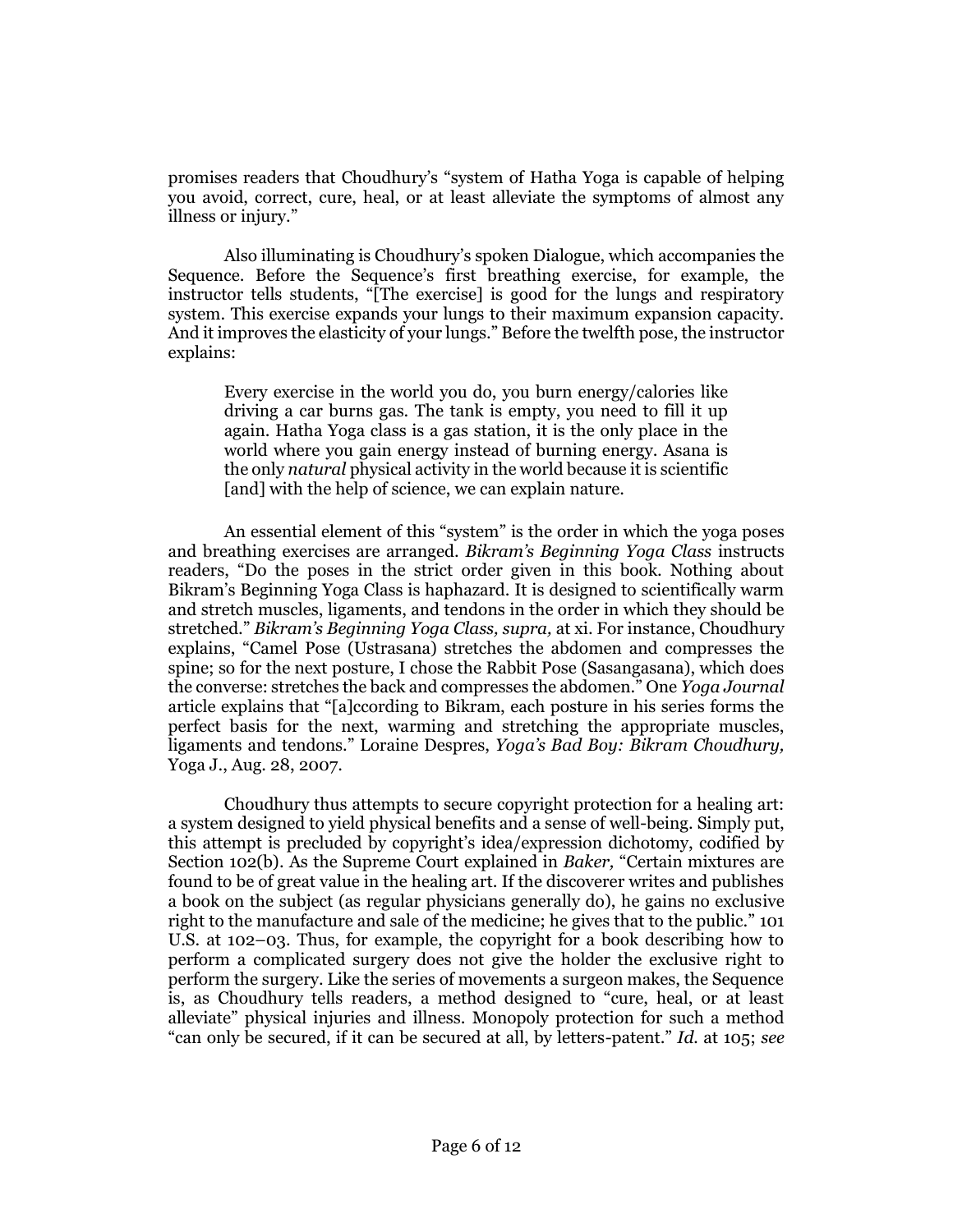*also [Sega Enters. Ltd. v. Accolade, Inc.,](http://www.westlaw.com/Link/Document/FullText?findType=Y&serNum=1992181455&pubNum=0000350&originatingDoc=Ib47565c86dec11e5b86bd602cb8781fa&refType=RP&fi=co_pp_sp_350_1526&originationContext=document&vr=3.0&rs=cblt1.0&transitionType=DocumentItem&contextData=(sc.Search)#co_pp_sp_350_1526)* 977 F.2d 1510, 1526 (9th Cir.1992), *as amended* (Jan. 6, 1993) ("In order to enjoy a lawful monopoly over the idea or functional principle underlying a work, the creator of the work must satisfy the more stringent standards imposed by the patent laws."). In light of *Baker* and its progeny, Choudhury's healing methodology is not eligible for protection by copyright. Indeed, if it is entitled to protection at all, that protection is more properly sought through the patent process.<sup>88</sup>

That the Sequence may produce spiritual and psychological benefits makes it no less an idea, system, or process and no more amenable to copyright protection. Choudhury's personal declaration explains that the Sequence offers "spiritual benefits" to his students and "lead[s] to a general sense of peace and wellbeing that is undoubtedly of benefit to all of us." Like the meditation exercises designed to achieve greater consciousness in *Braun,* [287 F.3d at 1334,](http://www.westlaw.com/Link/Document/FullText?findType=Y&serNum=2002236739&pubNum=0000506&originatingDoc=Ib47565c86dec11e5b86bd602cb8781fa&refType=RP&fi=co_pp_sp_506_1334&originationContext=document&vr=3.0&rs=cblt1.0&transitionType=DocumentItem&contextData=(sc.Search)#co_pp_sp_506_1334) the Sequence sets forth a method to attain identifiable, if spiritual and psychological, results: a "sense of well-being" and "boundless energy." *Bikram's Beginning Yoga Class, supra,* at xi. As such, it falls within the Copyright Act's definition of an idea, process, or system excluded from copyright protection. *See* [17 U.S.C. § 102\(b\).](http://www.westlaw.com/Link/Document/FullText?findType=L&pubNum=1000546&cite=17USCAS102&originatingDoc=Ib47565c86dec11e5b86bd602cb8781fa&refType=RB&originationContext=document&vr=3.0&rs=cblt1.0&transitionType=DocumentItem&contextData=(sc.Search)#co_pp_a83b000018c76)

Choudhury contends that the Sequence's arrangement of postures is "particularly beautiful and graceful." But beauty is not a basis for copyright protection. The performance of many ideas, systems, or processes may be beautiful: a surgeon's intricate movements, a book-keeper's careful notations, or a baker's kneading might each possess a certain grace for at least some viewers. Indeed, from Vermeer's milkmaid to Lewis Hine's power house mechanic, the individual engrossed in a process has long attracted artistic attention. But the beauty of the process does not permit one who describes it to gain, through copyright, the monopolistic power to exclude all others from practicing it. This is true even where, as here, the process was conceived with at least some aesthetic considerations in mind. Just as some steps in a recipe may reflect no more than the author's belief that a particular ingredient is beautiful or that a particular cooking technique is impressive to watch and empowering to practice, some elements in Choudhury's Sequence may reflect his aesthetic preferences. Yet just like the recipe, the Sequence remains unprotectable as a process the design of which primarily reflects function, not expression.

In drawing the "difficult" line between idea and expression in this case, we are mindful of the "guiding consideration" of the idea/expression dichotomy: "the preservation of the balance between competition and protection reflected in the patent and copyright laws." *CDN Inc. v. Kapes,* [197 F.3d 1256, 1262 \(9th Cir.1999\)](http://www.westlaw.com/Link/Document/FullText?findType=Y&serNum=1999263864&pubNum=0000506&originatingDoc=Ib47565c86dec11e5b86bd602cb8781fa&refType=RP&fi=co_pp_sp_506_1262&originationContext=document&vr=3.0&rs=cblt1.0&transitionType=DocumentItem&contextData=(sc.Search)#co_pp_sp_506_1262) (quoting *[Herbert Rosenthal Jewelry Corp. v. Kalpakian,](http://www.westlaw.com/Link/Document/FullText?findType=Y&serNum=1971111728&pubNum=0000350&originatingDoc=Ib47565c86dec11e5b86bd602cb8781fa&refType=RP&fi=co_pp_sp_350_742&originationContext=document&vr=3.0&rs=cblt1.0&transitionType=DocumentItem&contextData=(sc.Search)#co_pp_sp_350_742)* 446 F.2d 738, 742 (9th [Cir.1971\)\)](http://www.westlaw.com/Link/Document/FullText?findType=Y&serNum=1971111728&pubNum=0000350&originatingDoc=Ib47565c86dec11e5b86bd602cb8781fa&refType=RP&fi=co_pp_sp_350_742&originationContext=document&vr=3.0&rs=cblt1.0&transitionType=DocumentItem&contextData=(sc.Search)#co_pp_sp_350_742). As in *Baker,* the "object" of the book *Bikram's Beginning Yoga Class* is "explanation": it tells readers how to perform the Sequence and encourages them to try it. *Baker,* [101 U.S. at 105.](http://www.westlaw.com/Link/Document/FullText?findType=Y&serNum=1879195185&pubNum=0000780&originatingDoc=Ib47565c86dec11e5b86bd602cb8781fa&refType=RP&fi=co_pp_sp_780_105&originationContext=document&vr=3.0&rs=cblt1.0&transitionType=DocumentItem&contextData=(sc.Search)#co_pp_sp_780_105) The introduction to *Bikram's Beginning Yoga* 

<sup>8</sup> We do not opine on whether the Sequence is, in fact, patentable.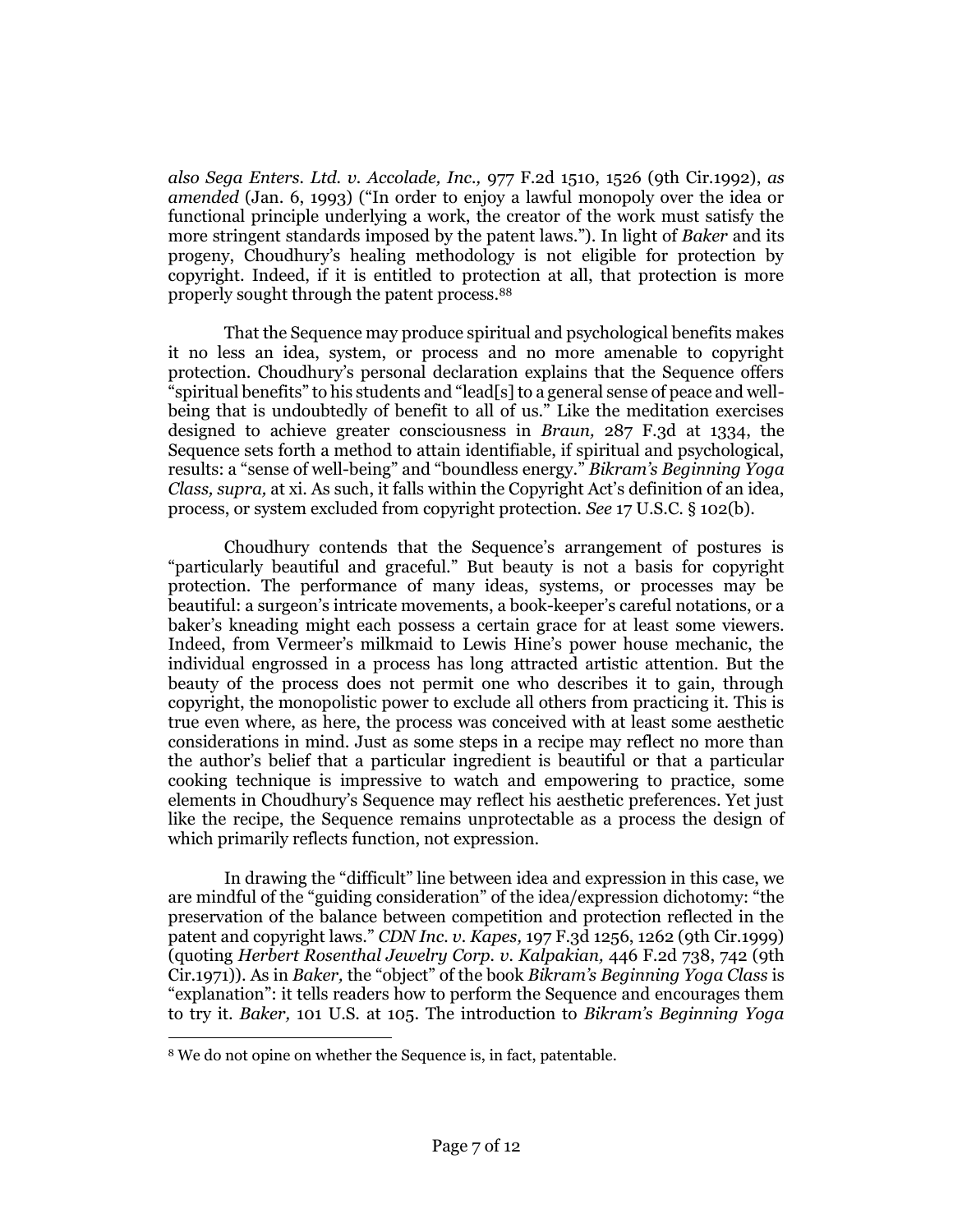*Class,* for example, urges the audience to: (i) "turn to the Contents page," (ii) "read through the book," (iii) "build gradually," and (iv) "do the poses in the strict order given in this book." *Bikram's Beginning Yoga Class, supra,* at ix-xi. Like a book explaining "Book-keeping Simplified," [101 U.S. at 100,](http://www.westlaw.com/Link/Document/FullText?findType=Y&serNum=1879195185&pubNum=0000780&originatingDoc=Ib47565c86dec11e5b86bd602cb8781fa&refType=RP&fi=co_pp_sp_780_100&originationContext=document&vr=3.0&rs=cblt1.0&transitionType=DocumentItem&contextData=(sc.Search)#co_pp_sp_780_100) *Bikram's Beginning Yoga Class* sets out to "communicate to the world the useful knowledge which it contains." *Id.* [at 103](http://www.westlaw.com/Link/Document/FullText?findType=Y&serNum=1879195185&pubNum=0000780&originatingDoc=Ib47565c86dec11e5b86bd602cb8781fa&refType=RP&fi=co_pp_sp_780_103&originationContext=document&vr=3.0&rs=cblt1.0&transitionType=DocumentItem&contextData=(sc.Search)#co_pp_sp_780_103). It invites readers to practice the method it describes. "But this object would be frustrated if the knowledge could not be used without incurring the guilt of piracy of the book." *Id.* Consumers would have little reason to buy Choudhury's book if Choudhury held a monopoly on the practice of the very activity he sought to popularize. Rather than "stimulat [ing] artistic creativity for the general public good," copyright protection for the Sequence would prevent the public from engaging with Choudhury's idea and building upon it. *[Mattel, Inc. v.](http://www.westlaw.com/Link/Document/FullText?findType=Y&serNum=2029715825&pubNum=0000506&originatingDoc=Ib47565c86dec11e5b86bd602cb8781fa&refType=RP&fi=co_pp_sp_506_1111&originationContext=document&vr=3.0&rs=cblt1.0&transitionType=DocumentItem&contextData=(sc.Search)#co_pp_sp_506_1111)  MGA Entm't, Inc.,* 705 F.3d 1108, [1111 \(9th Cir.2013\)](http://www.westlaw.com/Link/Document/FullText?findType=Y&serNum=2029715825&pubNum=0000506&originatingDoc=Ib47565c86dec11e5b86bd602cb8781fa&refType=RP&fi=co_pp_sp_506_1111&originationContext=document&vr=3.0&rs=cblt1.0&transitionType=DocumentItem&contextData=(sc.Search)#co_pp_sp_506_1111) (quoting *[Twentieth Century](http://www.westlaw.com/Link/Document/FullText?findType=Y&serNum=1975129809&pubNum=0000708&originatingDoc=Ib47565c86dec11e5b86bd602cb8781fa&refType=RP&originationContext=document&vr=3.0&rs=cblt1.0&transitionType=DocumentItem&contextData=(sc.Search))  Music Corp. v. Aiken,* [422 U.S. 151, 156 \(1975\)\)](http://www.westlaw.com/Link/Document/FullText?findType=Y&serNum=1975129809&pubNum=0000708&originatingDoc=Ib47565c86dec11e5b86bd602cb8781fa&refType=RP&originationContext=document&vr=3.0&rs=cblt1.0&transitionType=DocumentItem&contextData=(sc.Search)).

# *B. The Sequence Is Not a Copyrightable Compilation.*

Choudhury contends that the Sequence is entitled to copyright protection as a "compilation." Specifically, Choudhury claims that the Sequence qualifies for copyright protection because his "selection, coordination, and arrangement" of twenty-six poses and two breathing exercises create a coherent and expressive composition. The district court correctly rejected this argument.

The Copyright Act identifies compilations as a proper subject of copyright. Section 103 of the Copyright Act provides that "[t]he subject matter of copyright as specified i[n section 102](http://www.westlaw.com/Link/Document/FullText?findType=L&pubNum=1000546&cite=17USCAS102&originatingDoc=Ib47565c86dec11e5b86bd602cb8781fa&refType=LQ&originationContext=document&vr=3.0&rs=cblt1.0&transitionType=DocumentItem&contextData=(sc.Search)) includes compilations." [17 U.S.C. § 103\(a\)](http://www.westlaw.com/Link/Document/FullText?findType=L&pubNum=1000546&cite=17USCAS103&originatingDoc=Ib47565c86dec11e5b86bd602cb8781fa&refType=RB&originationContext=document&vr=3.0&rs=cblt1.0&transitionType=DocumentItem&contextData=(sc.Search)#co_pp_8b3b0000958a4). A "compilation" is "a work formed by the collection and assembling of preexisting materials or of data that are selected, coordinated, or arranged in such a way that the resulting work as a whole constitutes an original work of authorship." *Id.* § 101. It essential to recognize, however, that [Section 103](http://www.westlaw.com/Link/Document/FullText?findType=L&pubNum=1000546&cite=17USCAS103&originatingDoc=Ib47565c86dec11e5b86bd602cb8781fa&refType=LQ&originationContext=document&vr=3.0&rs=cblt1.0&transitionType=DocumentItem&contextData=(sc.Search)) complements [Section 102.](http://www.westlaw.com/Link/Document/FullText?findType=L&pubNum=1000546&cite=17USCAS102&originatingDoc=Ib47565c86dec11e5b86bd602cb8781fa&refType=LQ&originationContext=document&vr=3.0&rs=cblt1.0&transitionType=DocumentItem&contextData=(sc.Search)) Thus, while a compilation may be eligible for copyright protection, it must nevertheless satisfy the requirements of [Section 102.](http://www.westlaw.com/Link/Document/FullText?findType=L&pubNum=1000546&cite=17USCAS102&originatingDoc=Ib47565c86dec11e5b86bd602cb8781fa&refType=LQ&originationContext=document&vr=3.0&rs=cblt1.0&transitionType=DocumentItem&contextData=(sc.Search)) A compilation must, in other words, represent an "original work[ ] of authorship," and "[i]n no case" may copyright protection "extend to any idea, procedure, process, [or] system." *Id.* § 102. The availability of copyright protection for compilations, therefore, does not eliminate [Section 102](http://www.westlaw.com/Link/Document/FullText?findType=L&pubNum=1000546&cite=17USCAS102&originatingDoc=Ib47565c86dec11e5b86bd602cb8781fa&refType=LQ&originationContext=document&vr=3.0&rs=cblt1.0&transitionType=DocumentItem&contextData=(sc.Search))'s categorical bar on copyright protection for ideas.

The Supreme Court addressed the relationship between these "two wellestablished propositions"—that compilations are eligible for copyright but facts and ideas are not—in *Feist,* [499 U.S. 340.](http://www.westlaw.com/Link/Document/FullText?findType=Y&serNum=1991060551&pubNum=0000708&originatingDoc=Ib47565c86dec11e5b86bd602cb8781fa&refType=RP&originationContext=document&vr=3.0&rs=cblt1.0&transitionType=DocumentItem&contextData=(sc.Search)) In *Feist,* the Court considered whether the collection of names, towns, and telephone numbers in a telephone directory is eligible for copyright protection as a compilation. The Court held that "[a] factual compilation is eligible for copyright if it features an original selection or arrangement of facts, but the copyright is limited to the particular selection or arrangement. In no event may copyright extend to the facts themselves." *[Id.](http://www.westlaw.com/Link/Document/FullText?findType=Y&serNum=1991060551&pubNum=0000708&originatingDoc=Ib47565c86dec11e5b86bd602cb8781fa&refType=RP&originationContext=document&vr=3.0&rs=cblt1.0&transitionType=DocumentItem&contextData=(sc.Search))* at [350](http://www.westlaw.com/Link/Document/FullText?findType=Y&serNum=1991060551&pubNum=0000708&originatingDoc=Ib47565c86dec11e5b86bd602cb8781fa&refType=RP&originationContext=document&vr=3.0&rs=cblt1.0&transitionType=DocumentItem&contextData=(sc.Search))–51.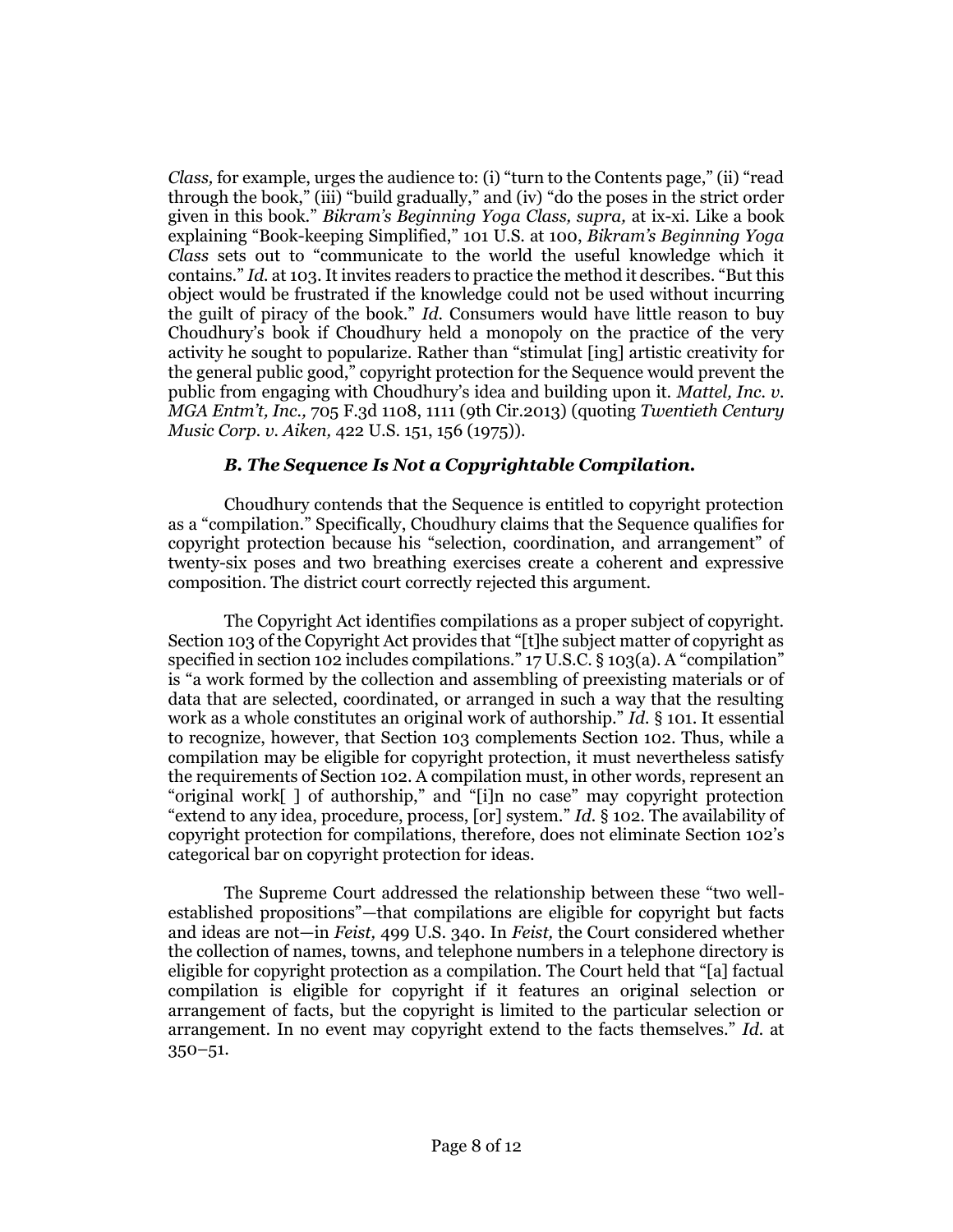By claiming copyright protection for the Sequence as a compilation, Choudhury misconstrues the scope of copyright protection for compilations. As we have explained, the Sequence is an idea, process, or system; therefore, it is not eligible for copyright protection. That the Sequence may possess many constituent parts does not transform it into a proper subject of copyright protection. Virtually any process or system could be dissected in a similar fashion. *Baker* 's examples of "how-to" treatises are instructive: "A treatise on ... the construction and use of ploughs, or watches, or churns[,] ... or on the mode of drawing lines to produce the effect of perspective" would likely list the steps necessary to perform the process it describes. [101 U.S. at 102](http://www.westlaw.com/Link/Document/FullText?findType=Y&serNum=1879195185&pubNum=0000780&originatingDoc=Ib47565c86dec11e5b86bd602cb8781fa&refType=RP&fi=co_pp_sp_780_102&originationContext=document&vr=3.0&rs=cblt1.0&transitionType=DocumentItem&contextData=(sc.Search)#co_pp_sp_780_102). The watchmaking treatise's author could not claim a copyright in the process of making a watch, however, by breaking down the process into multiple steps and labeling it a "compilation." Recipes further illustrate the point: a cake recipe could be viewed as a "compilation" of carefully arranged and selected steps—which may, of course, reflect the personal preferences and tastes of the recipe's author—yet the recipe would remain, in most instances, a process that is not eligible for copyright protection. *See Meredith,* [88 F.3d at 480](http://www.westlaw.com/Link/Document/FullText?findType=Y&serNum=1996154696&pubNum=0000506&originatingDoc=Ib47565c86dec11e5b86bd602cb8781fa&refType=RP&fi=co_pp_sp_506_480&originationContext=document&vr=3.0&rs=cblt1.0&transitionType=DocumentItem&contextData=(sc.Search)#co_pp_sp_506_480)–81. Likewise, Choudhury cannot obtain copyright protection for the Sequence as a compilation by separately identifying the poses and breathing exercises it contains.

Moreover, according to Choudhury himself, the medical and functional considerations at the heart of the Sequence compel the very selection and arrangement of poses and breathing exercises for which he claims copyright protection. According to *Bikram's Beginning Yoga Class,* the "strict order" of the poses "is designed to scientifically warm and stretch muscles, ligaments, and tendons in the order in which they should be stretched." *Bikram's Beginning Yoga Class, supra,* at xi. Read in the light most favorable to Choudhury, the record demonstrates that the overarching reason for the organization of the poses and breathing exercises in the Sequence is to further the basic goals of the method: to attain "[p]roper weight, muscle tone, glowing complexion, boundless energy, vibrant good health, and a sense of well-being." *Id.* The Sequence's composition renders it more effective as a process or system, but not any more suitable for copyright protection as an original work of authorship.

It makes no difference that similar results could be achieved through a different organization of yoga poses and breathing exercises. Choudhury argues that he could have chosen from "hundreds of postures" and "countless arrangements of these postures" in developing the Sequence. But the possibility of attaining a particular end through multiple different methods does not render the uncopyrightable a proper subject of copyright. *See [BellSouth Advert. & Publ'g](http://www.westlaw.com/Link/Document/FullText?findType=Y&serNum=1993164322&pubNum=0000350&originatingDoc=Ib47565c86dec11e5b86bd602cb8781fa&refType=RP&fi=co_pp_sp_350_1443&originationContext=document&vr=3.0&rs=cblt1.0&transitionType=DocumentItem&contextData=(sc.Search)#co_pp_sp_350_1443)  Corp. v. Donnelley Info. Publ'g, Inc.,* [999 F.2d 1436, 1443 \(11th Cir.1993\)](http://www.westlaw.com/Link/Document/FullText?findType=Y&serNum=1993164322&pubNum=0000350&originatingDoc=Ib47565c86dec11e5b86bd602cb8781fa&refType=RP&fi=co_pp_sp_350_1443&originationContext=document&vr=3.0&rs=cblt1.0&transitionType=DocumentItem&contextData=(sc.Search)#co_pp_sp_350_1443) ("The relevant inquiry [under *Feist*] is not whether there is some imaginable, although manifestly less useful, method of arranging business telephone listings."); *see also [ATC Distrib. Grp., Inc. v. Whatever It Takes Transmissions & Parts, Inc.,](http://www.westlaw.com/Link/Document/FullText?findType=Y&serNum=2006397716&pubNum=0000506&originatingDoc=Ib47565c86dec11e5b86bd602cb8781fa&refType=RP&fi=co_pp_sp_506_711&originationContext=document&vr=3.0&rs=cblt1.0&transitionType=DocumentItem&contextData=(sc.Search)#co_pp_sp_506_711)* 402 F.3d 700, 711–[12 \(6th Cir.2005\)](http://www.westlaw.com/Link/Document/FullText?findType=Y&serNum=2006397716&pubNum=0000506&originatingDoc=Ib47565c86dec11e5b86bd602cb8781fa&refType=RP&fi=co_pp_sp_506_711&originationContext=document&vr=3.0&rs=cblt1.0&transitionType=DocumentItem&contextData=(sc.Search)#co_pp_sp_506_711) ("To be sure, [the publisher of a catalog describing a transmission parts numbering system] could have arranged the parts information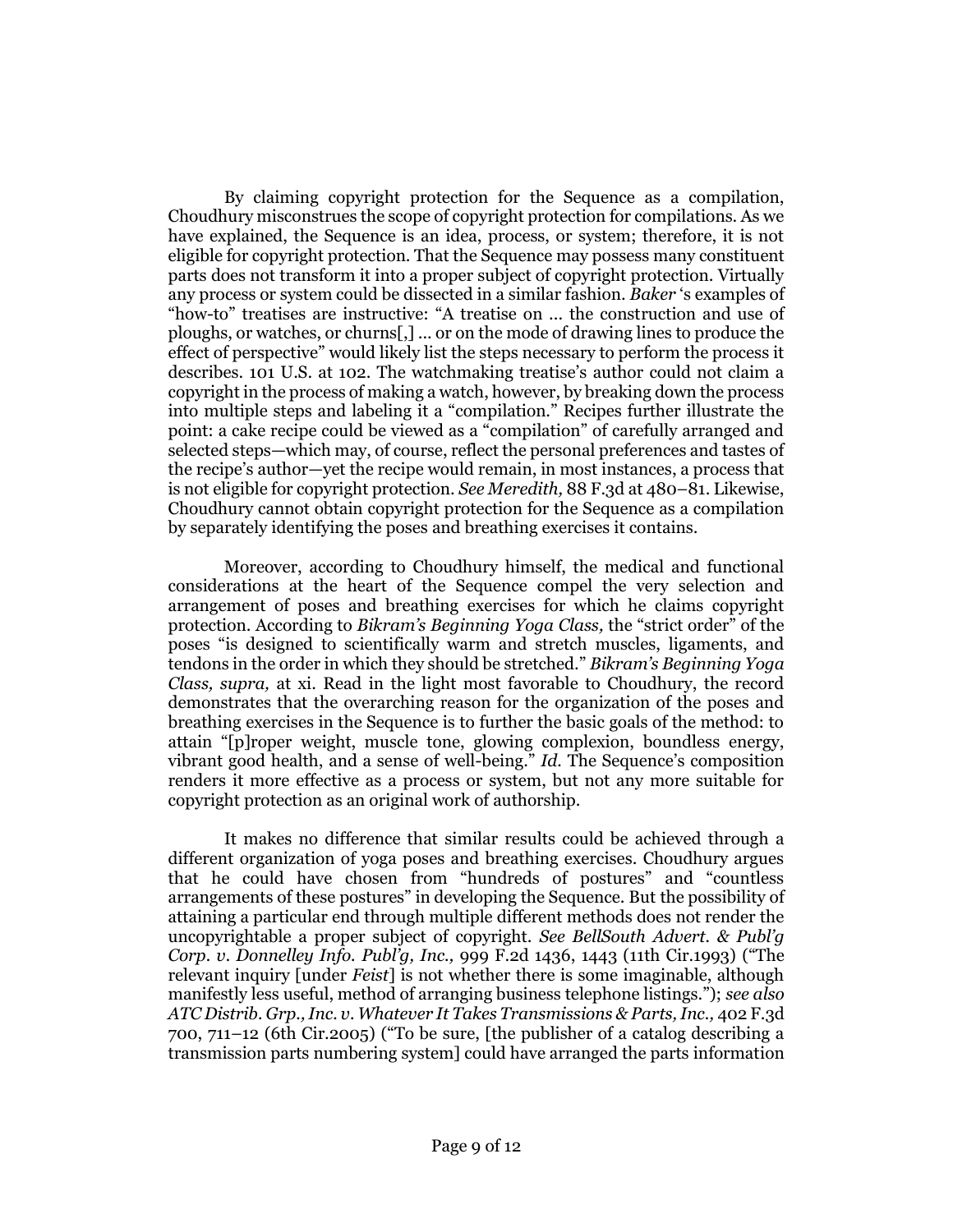in other ways that were potentially less clear or useful, but this fact alone is insufficient to demonstrate the creativity necessary for copyright protection."). Though it may be one of many possible yoga sequences capable of attaining similar results, the Sequence is nevertheless a process and is therefore ineligible for copyright protection.<sup>10</sup>

## *C. The Sequence Is Not a Copyrightable Choreographic Work.*

The district court properly rejected Choudhury's argument that the Sequence is entitled to copyright protection as a choreographic work.<sup>11</sup> The 1976 Copyright Act extended protection to "pantomimes and choreographic works," which were previously not copyrightable. Pub.L. No. 94–[553, 90 Stat. 2541,](http://www.westlaw.com/Link/Document/FullText?findType=l&pubNum=1077005&cite=UUID(I3EBA84836D-094354B800E-F480BFDD0A2)&originatingDoc=Ib47565c86dec11e5b86bd602cb8781fa&refType=SL&originationContext=document&vr=3.0&rs=cblt1.0&transitionType=DocumentItem&contextData=(sc.Search)) 2545 (codified at 17 U.S.C.  $\S$  102(a)(4)). In 1986, the Second Circuit observed that "[e]xplicit federal copyright protection for choreography is a fairly recent development, and the scope of that protection is an uncharted area of the law." *Horgan v. Macmillan, Inc.,* [789 F.2d 157, 160 \(2d Cir.1986\).](http://www.westlaw.com/Link/Document/FullText?findType=Y&serNum=1986122372&pubNum=0000350&originatingDoc=Ib47565c86dec11e5b86bd602cb8781fa&refType=RP&fi=co_pp_sp_350_160&originationContext=document&vr=3.0&rs=cblt1.0&transitionType=DocumentItem&contextData=(sc.Search)#co_pp_sp_350_160) This remains true today.

The parties debate the meaning of the term "choreography," which we have not yet defined in the copyright context. Nor did Congress define the term "choreographic work[ ]," apparently because its meaning was "fairly settled." [H.R.Rep. No. 94](http://www.westlaw.com/Link/Document/FullText?findType=Y&serNum=0100747631&pubNum=0100014&originatingDoc=Ib47565c86dec11e5b86bd602cb8781fa&refType=TV&originationContext=document&vr=3.0&rs=cblt1.0&transitionType=DocumentItem&contextData=(sc.Search))–1476, at 53 (1976). The legislative history does explain, however, that it is not "necessary to specify that 'choreographic works' do not include social dance steps and simple routines." *Id.* at 53–54. The Second Circuit has relied on the Compendium of Copyright Office Practices as persuasive authority and

<sup>10</sup> Choudhury argues that the district court granted undue deference to a recent Copyright Office Policy Statement concerning copyright protection for yoga sequences as compilations. *See* [Registration of Claims to Copyright, 77 Fed.Reg. 37605 \(June 22, 2012\).](http://www.westlaw.com/Link/Document/FullText?findType=l&pubNum=0001037&cite=UUID(I25EFAB80BC3811E1A9128E57549DF743)&originatingDoc=Ib47565c86dec11e5b86bd602cb8781fa&refType=CP&fi=co_pp_sp_1037_37605&originationContext=document&vr=3.0&rs=cblt1.0&transitionType=DocumentItem&contextData=(sc.Search)#co_pp_sp_1037_37605) In this Statement, the Copyright Office explains that

a claim in a compilation of exercises or the selection and arrangement of yoga poses will be refused registration.... The Copyright Office would entertain a claim in the selection, coordination or arrangement of, for instance, photographs or drawings of exercises, but such compilation authorship would not extend to the selection, coordination or arrangement of the exercises themselves that are depicted in the photographs or drawings.

*Id.* [at 37607.](http://www.westlaw.com/Link/Document/FullText?findType=l&pubNum=0001037&cite=UUID(I25EFAB80BC3811E1A9128E57549DF743)&originatingDoc=Ib47565c86dec11e5b86bd602cb8781fa&refType=CP&fi=co_pp_sp_1037_37605&originationContext=document&vr=3.0&rs=cblt1.0&transitionType=DocumentItem&contextData=(sc.Search)#co_pp_sp_1037_37605) We need not decide whether the district court improperly deferred to the Copyright Office, however, for we "may affirm on any ground supported by the record." *White,* [500 F.3d at 955](http://www.westlaw.com/Link/Document/FullText?findType=Y&serNum=2013074182&pubNum=0000506&originatingDoc=Ib47565c86dec11e5b86bd602cb8781fa&refType=RP&fi=co_pp_sp_506_955&originationContext=document&vr=3.0&rs=cblt1.0&transitionType=DocumentItem&contextData=(sc.Search)#co_pp_sp_506_955) (citation omitted). The undisputed evidence, viewed in the light most favorable to Choudhury, precludes copyright protection for the Sequence.

<sup>11</sup> Though not dispositive, we note that Choudhury did not register the Sequence as a choreographic work. Choudhury's Certificate of Registration for *Bikram's Beginning Yoga Class* is for "a nondramatic literary work." When Choudhury tried to obtain a Certificate of Registration for the Sequence as a "work of performing arts," the Copyright Office denied his application. The Copyright Office stated that the "concept or idea for a particular manner or style of exercise is not registrable." Choudhury's subsequent supplementary registration for a "compilation of exercises" is an extension of the original registration for "a nondramatic literary work," and thus is itself a literary work registration.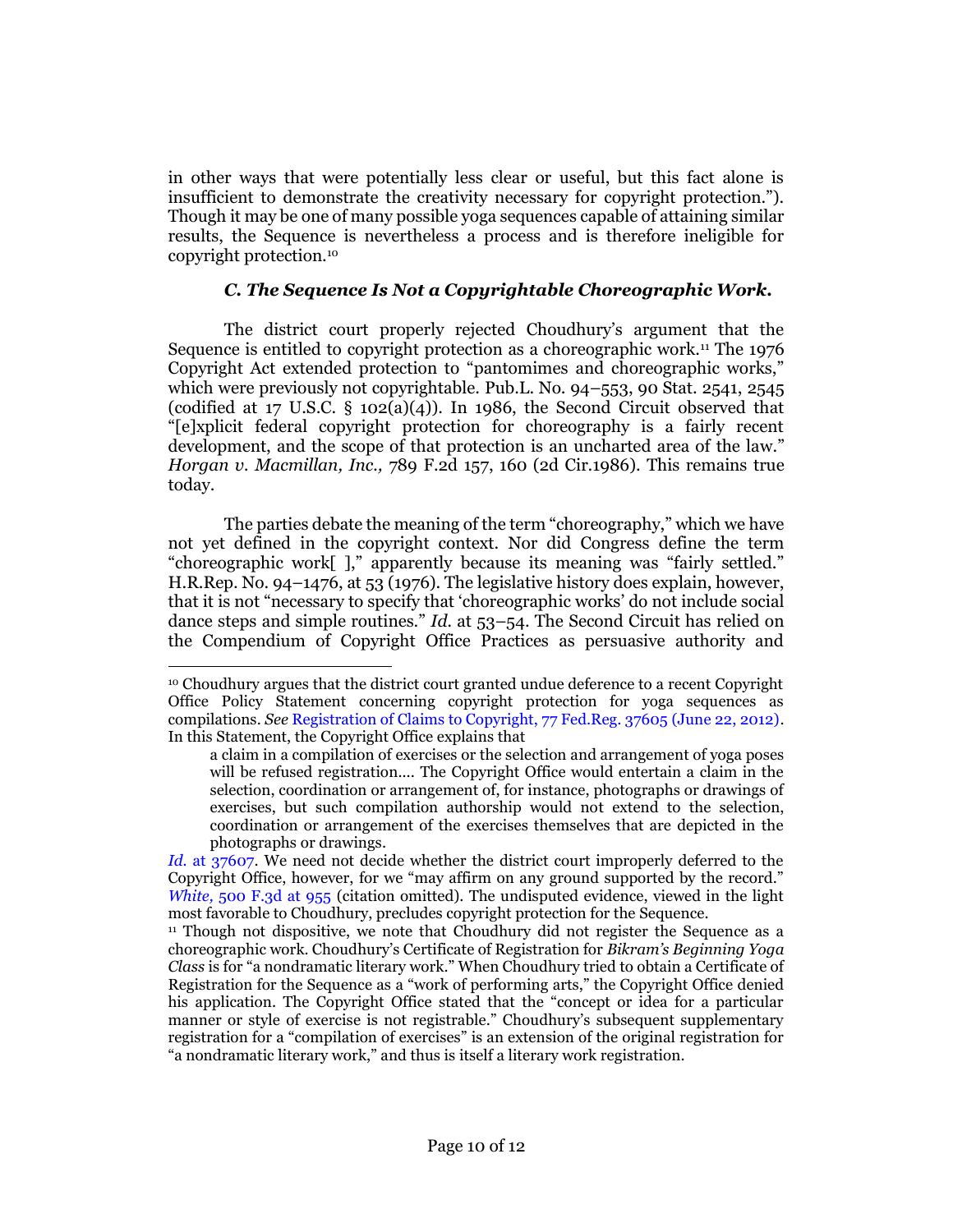concluded that "[c]horeography represents a related series of dance movements and patterns organized into a coherent whole." *Horgan,* [789 F.2d at 161](http://www.westlaw.com/Link/Document/FullText?findType=Y&serNum=1986122372&pubNum=0000350&originatingDoc=Ib47565c86dec11e5b86bd602cb8781fa&refType=RP&fi=co_pp_sp_350_161&originationContext=document&vr=3.0&rs=cblt1.0&transitionType=DocumentItem&contextData=(sc.Search)#co_pp_sp_350_161) (quoting U.S. Copyright Office, *Compendium II: Compendium of Copyright Office Practices* § 450.03(a) (1984)). The *Compendium II* defines "dance" as "static and kinetic successions of bodily movement in certain rhythmic and spatial relationships." *Compendium II*, § 450.01.<sup>1[212](#page-10-0)</sup> The "dance movements," according to the *Compendium II,* "must be more than mere exercises, such as 'jumping jacks' or walking steps." *Id.* § 450.03(a). Finally, the *Compendium II* explains that choreography is "usually intended to be accompanied by music" but "need not tell a story" and need not be presented "before an audience." *Id.* §§ 450.01–450.02.

<span id="page-10-0"></span>In this case, we need not decide whether to adopt the Copyright Office's definition of "choreographic work" or fashion another on our own because all categories of works eligible for copyright protection, including choreographic works, are subject to the critical requirements and limitations of [Section 102.](http://www.westlaw.com/Link/Document/FullText?findType=L&pubNum=1000546&cite=17USCAS102&originatingDoc=Ib47565c86dec11e5b86bd602cb8781fa&refType=LQ&originationContext=document&vr=3.0&rs=cblt1.0&transitionType=DocumentItem&contextData=(sc.Search)) The beauty of this section is that it allows for the possibility that the term "original work of authorship" may, as it has, evolve and encompass new forms of expression that, like choreography, are not easily reduced to neat definitions. "Congress recurrently adjusts copyright law to protect categories of works once outside the law's compass." *Golan,* [132 S.Ct. at 892](http://www.westlaw.com/Link/Document/FullText?findType=Y&serNum=2026877422&pubNum=0000708&originatingDoc=Ib47565c86dec11e5b86bd602cb8781fa&refType=RP&fi=co_pp_sp_708_892&originationContext=document&vr=3.0&rs=cblt1.0&transitionType=DocumentItem&contextData=(sc.Search)#co_pp_sp_708_892) (listing such categories, including foreign works, dramatic works, photographs, motion pictures, fixed sound recordings, and architectural works). Yet as Congress has responded to new technologies and evolving understandings of creative expression, the idea/expression dichotomy has remained firmly in place. This dichotomy, as this case illustrates, polices the uncertain boundaries of copyrightable subject matter.

The Sequence is not copyrightable as a choreographic work for the same reason that it is not copyrightable as a compilation: it is an idea, process, or system to which copyright protection may "[i]n no case" extend. [17 U.S.C. § 102\(b\).](http://www.westlaw.com/Link/Document/FullText?findType=L&pubNum=1000546&cite=17USCAS102&originatingDoc=Ib47565c86dec11e5b86bd602cb8781fa&refType=RB&originationContext=document&vr=3.0&rs=cblt1.0&transitionType=DocumentItem&contextData=(sc.Search)#co_pp_a83b000018c76) We recognize that the Sequence may involve "static and kinetic successions of bodily movement in certain rhythmic and spatial relationships." *Compendium II,* § 450.01. So too would a method to churn butter or drill for oil. That is no accident: "successions of bodily movement" often serve basic functional purposes. Such movements do not become copyrightable as "choreographic works" when they are part and parcel of a process. Even if the Sequence could fit within some colloquial definitions of dance or choreography, it remains a process ineligible for copyright protection.

The idea/expression dichotomy, codified in [Section 102\(b\),](http://www.westlaw.com/Link/Document/FullText?findType=L&pubNum=1000546&cite=17USCAS102&originatingDoc=Ib47565c86dec11e5b86bd602cb8781fa&refType=RB&originationContext=document&vr=3.0&rs=cblt1.0&transitionType=DocumentItem&contextData=(sc.Search)#co_pp_a83b000018c76) plays a similar role in defining the scope of protection for a "choreographic work" as it does for compilations. *See Feist,* [499 U.S. at 350](http://www.westlaw.com/Link/Document/FullText?findType=Y&serNum=1991060551&pubNum=0000708&originatingDoc=Ib47565c86dec11e5b86bd602cb8781fa&refType=RP&originationContext=document&vr=3.0&rs=cblt1.0&transitionType=DocumentItem&contextData=(sc.Search))–51. In the context of choreographic works,

 $\overline{a}$  $12$  This interpretation is consistent with dictionary definitions. Webster's defines "choreography" as "the art of symbolically representing dancing." Webster's Ninth New Collegiate Dictionary 237 (9th ed.1987). "Dance," in turn, is defined as "a series of rhythmic and patterned bodily movements usually performed to music." *Id.* at 324.